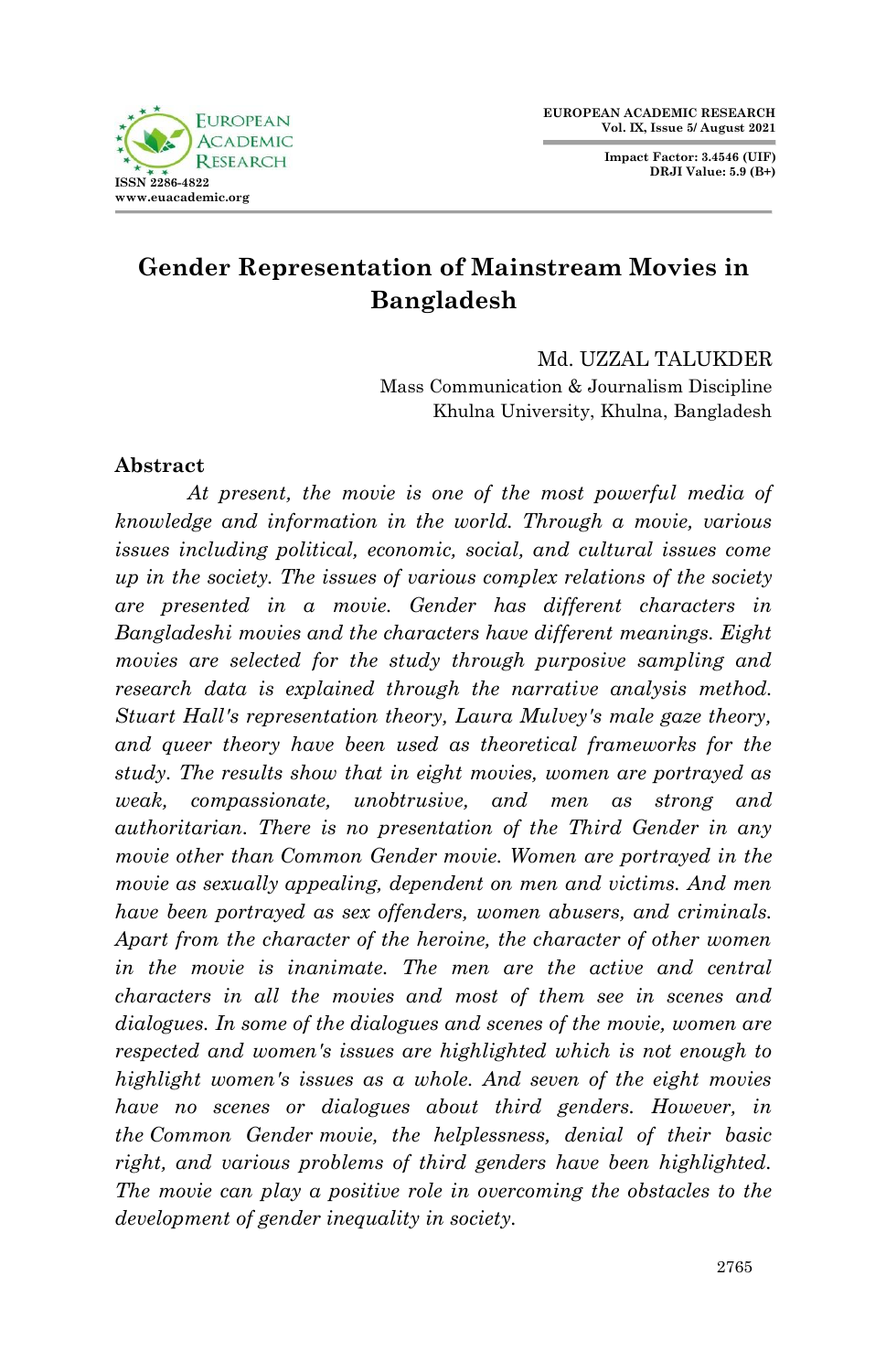**Keywords**: Movie, Gender, Representation, Narrative Analysis.

#### **INTRODUCTION:**

In the age of information technology, the influence and scope of mass media in the field of politics, economy, and culture is increasing day by day. Movies are one of the most influential media outlets in the world (Car, et al., 2016). Many important aspects of society and personal life are presented live in front of the audience through the movie (Blasco, et al., 2006). Although the movie started in 1890, many changes have taken place in the evolution of time (Bakker, 2005). Movies are now a distinctly powerful industry through the medium of art, literature, and entertainment (Ndalianis, 2004). Billion Dollars are being invested in the movie. The movie industry is one of the fastest-growing industries in the world. In recent years, the movie has been earning 100 billion dollars per year (Escandon, 2020). Movies are not only just about finance, literature, or entertainment but also promote different ideologies around the world. The movie is one of the most subtle and powerful means of teaching and promoting ideology, so the movie is more than just a business or industry (Benshoff, 2021). The movie reflects both real and unreal events of society. However, most of the stories in the movie are related to any reality of society. The movie reflects the complex issues, relationships, and problems of society.

Gender related problem is one of the big problems of the world because it is related to history, politics, economy, religion, superstition, and many other issues. Due to some different physical structures, there are different rules and opportunities for different genders. Although half of the world's population is female and half male, the dignity, rights, or opportunities of men and women are not equal (UNICEF, 2006). Again, third genders do not get human dignity despite being human. The conventional gender system is an obstacle to the development and progress of society. The movie is one of the most popular means of entertainment and communication in Bangladesh. The movies reflect a society where there are stories of individuals, families, or societies. Different genders present differently in the movies. But we need to know what kind of presentation is shown in Bangladeshi movies. Although movies are a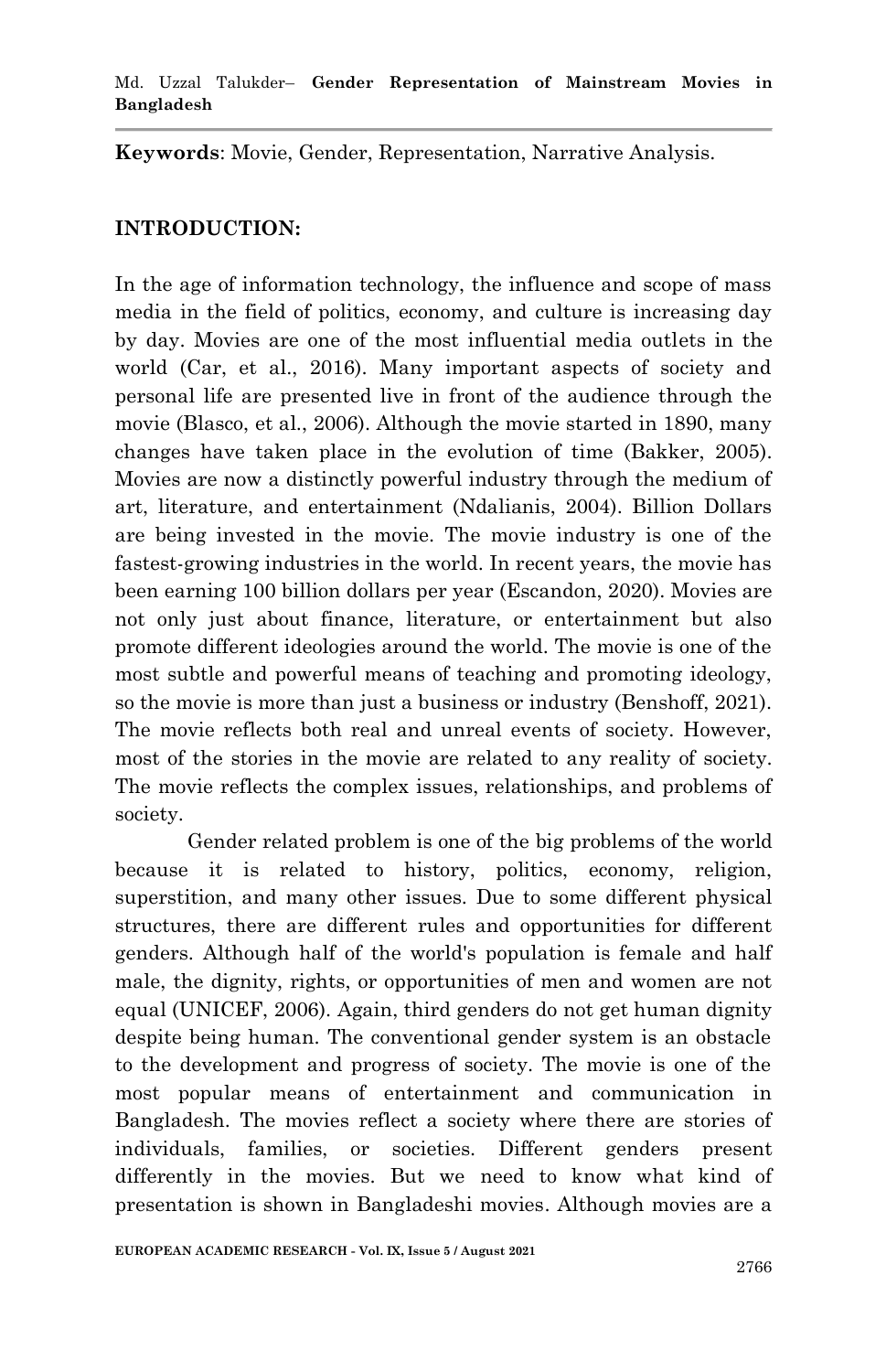medium of art, literature, or entertainment, they can play a role in the development of society or in eradicating the prevailing superstitions of society. Movie, which started in 1956 with *Mukh O Mukhosh*, is an old media in Bangladesh (Hayat, 1987). Movie has a role to play in creating or establishing gender issues and movie also can play a vital role in solving gender problems (Towbin et al., 2004). Mass media is one of the means of education and many people are influenced by the educational message. So it is very important to know what is presented in the media to understand or solve any problem. The presentation of gender in the movies will help to understand and solve the gender problem.

# **LITERATURE REVIEW**:

There has been a lot of research on gender and women in different branches of mass media including movies at home and abroad. An analysis of gender representations in the media in Asia, the Caribbean, Europe, Arab, Latin, and South Africa in 2012 under the patronage of UNESCO found that women were subjected to degrading representation in regions other than Europe. Sire describes that even though Bangladesh's *Agnee* movies are female-centric, women are portrayed as timid, weak, and male dependent (Sire, 2014). Prague points out those 4 Muslim-centric movies in India have portrayed Muslim women as ideal mothers, wives, and daughters (Prague, 2020). Nidi mention that in Hindi movies, women are seen more in cooking, shopping, grooming, traveling, and various household chores. Women are not shown in money-making professions in movies (Nidhi, 2012). Dev has identified that in Indian movies women are presented as sex toys in Hindi and regional movies (Dev, 2013). Bhowmik's research on 16 mainstream and independent Bangladeshi movies has shown that women are more portrayed in Bangladeshi movies as wives, mothers, working daughters, heroines' friends, and sisters. (Bhowmik, 2009). Shafi presents that in the advertisements of Bangladesh, women are portrayed as stupid, quarrelsome, weak, male dependent, worldly, cosmetic, sexual (Shafi, 2021). Sultana has shown that in the movies, women are shown as under the control of men (Sultana, 2002). These studies have focused more on women. Different issues of men have also come up in previous study but in Bangladesh, no study here has presented a combined representation of women,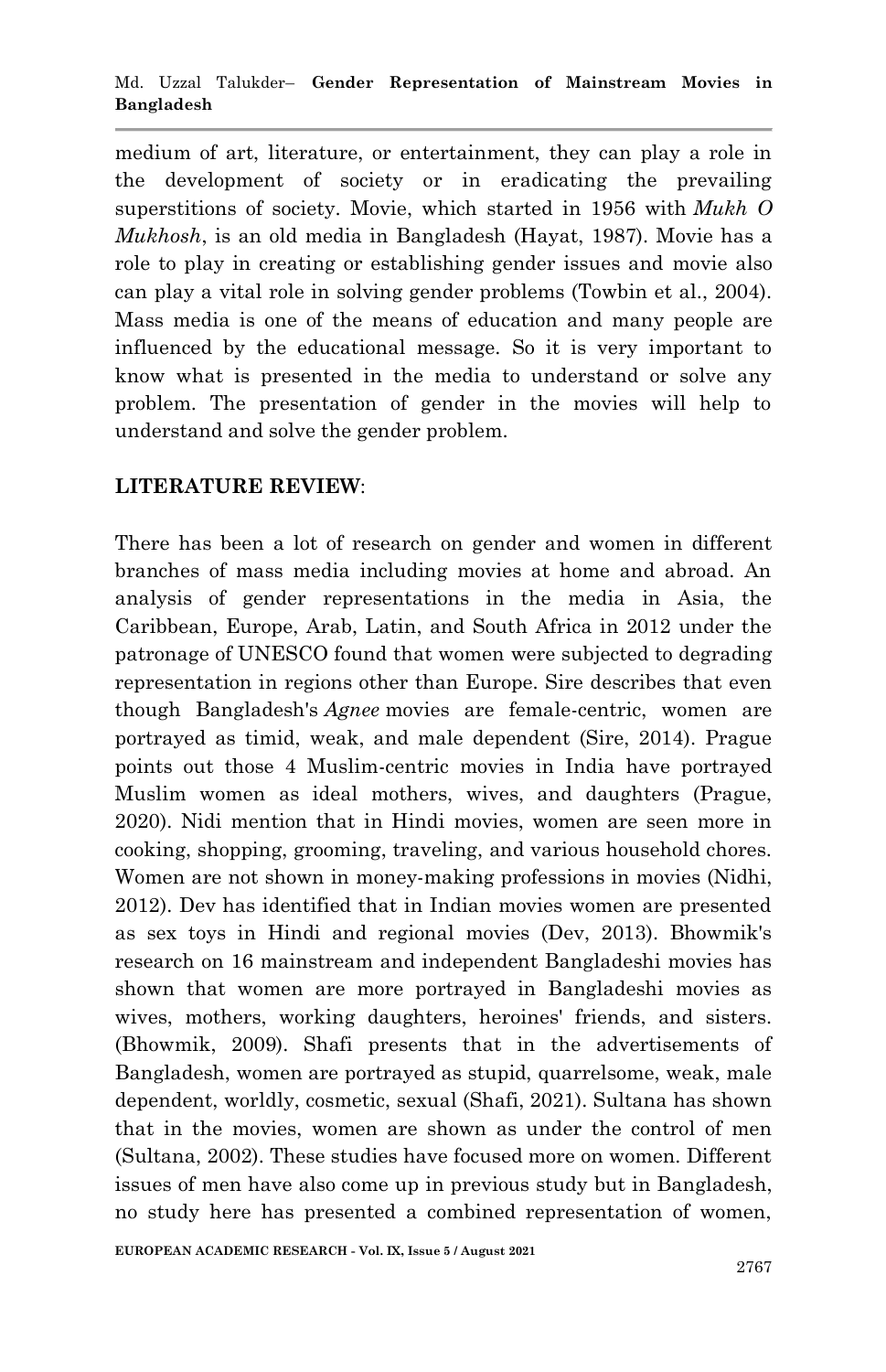men, and common gender. Gender sensitivity will also be the main focus of this study. Through this research, the overall picture of gender can be found in the movies.

## **MATERIALS AND METHODS**:

Movies are one of the most influential media in Bangladesh. On average, about 60 movies are made every year. There are many people involved in movie making. Movies are now an industry in Bangladesh. There are different genres in movies; one of them is mainstream movies. Mainstream movies are movies that are made to make a profit. Eight mainstream movies have been selected for the study through objective sampling. These are *1.Kusum Kusum Prem (2011), 2.Common Gender (2012), 3.Nishwartha Bhalobasa (2013), 4.Rajotto (2014), 5.Chuye Dile Mon (2015), 6. Under Construction (2016), 7.Sweetheart (2016), and 8.Mastan Police (2017).* Recently, a total of 8 movies have been selected from 2011 to 2016. A movie has been selected from each year. However, the 2016 *Under Construction* movie was made by a female director and it is different from the conventional movies so two movies of 2016 have been selected as samples. Purposive sampling has been used for research so that directors, heroes, heroines, or other subjects are not the same things. The movies have been viewed on YouTube and data has been collected for research. From 2018 to 2021 movies are not available on YouTube so we take sampling all movies from 2011 to 2017.

# **THEORETICAL FRAMEWORK**:

One of the most popular methods of movies research, the narrative analysis method, is used for this study. "*Narrative analysis refers to a cluster of analytic methods for interpreting texts or visual data that have a storied form. A common assumption of narrative methods is that people tell stories to help organize and make sense of their lives and their storied accounts are functional and purposeful* (Figgou & Pavlopoulos, 2015). This method is related to the structure, content, and function of stories in movies (Demuth & Mey, 2015). Narrative analysis is a useful method for uncovering the underlying ideologies embedded in stories and the larger culture that creates the narratives (Garcia Rodriguez, 2016). Stuart Hall's representation theory, Laura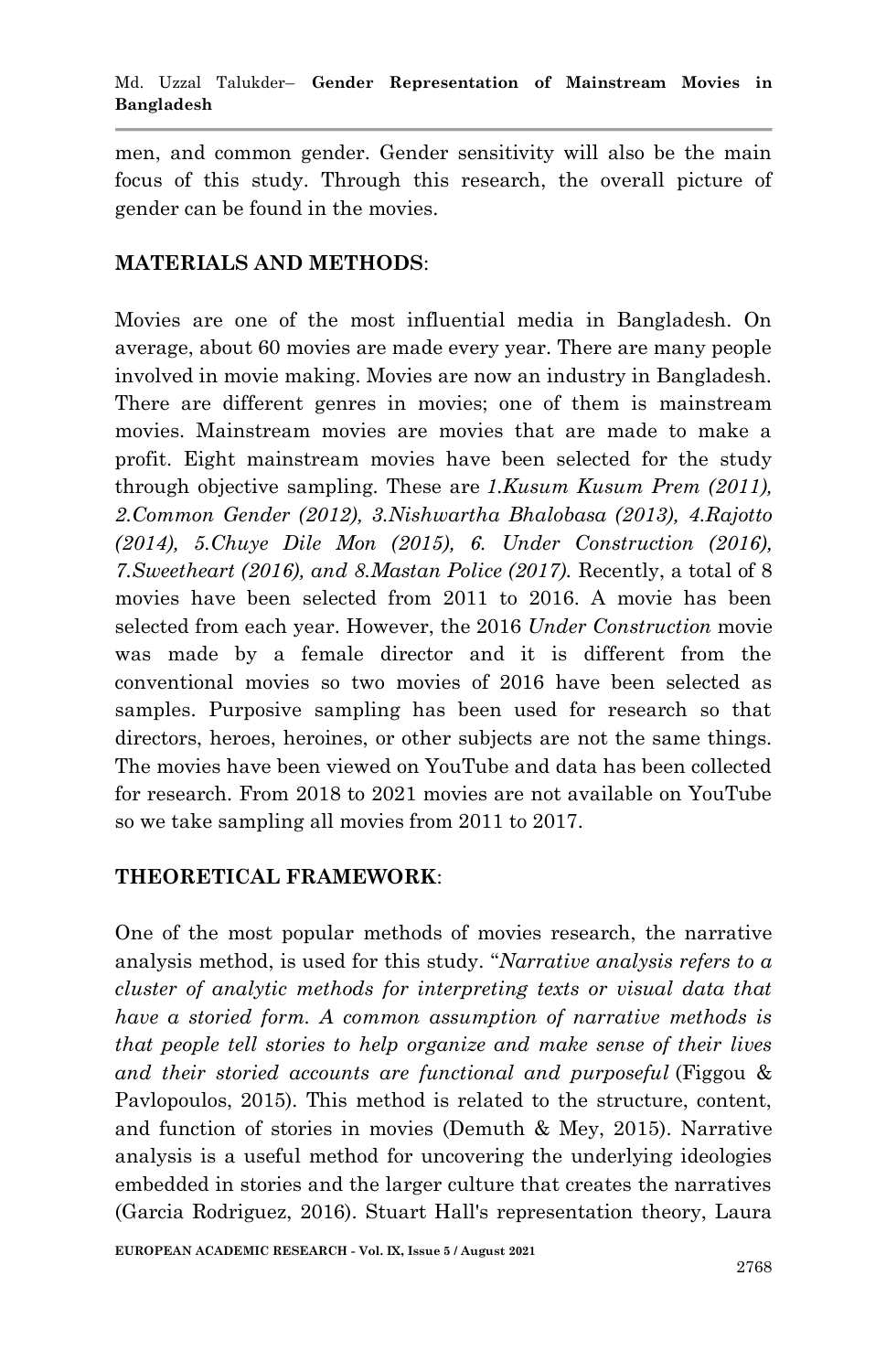Malvier's mail gauge theory, and queer theory have been used as theoretical frameworks for the study. The representation theory has been used to explain the words and images of the movies (Haque, 2001). And the presence of women in the movies is built around the good looks of men. Men have the vision of the camera in the movies, the vision of the hero in the movie, and the vision of the audience. Women are brought and presented in the movies for the satisfaction of men. Women are presented as entertainment and sex products by wearing make-up, jewelry, sexually explicit clothing. And men are portrayed as consumers of that sex product. These aspects of gender sensitivity in movies are explained with mail gauge theory (Chowdhury & Jhuma, 2014). In society, gay, lesbian, bisexual, and 3rd sex and other than normal women and men are called queer. The theory of queerness has been used to analyze the attitudes and behaviors of people in the physical structure and thinking outside of men and women in society.

## **RESULT & DISCUSSION:**

**Women Presentation:** Through analyzing the various text and visual data of the eight movies, it is seen that the movies have portrayed women in line with the conventional notions of society. Through analyzing the dialogues, scenes, and characters of the movies, it is seen that the movies have presented women insensitively.

**Presenting women in an obscene manner:** Modesty is a normal thing for women, men, and the common gender, but in all eight movies, women have been presented in an obscene and distasteful manner. Except for the two movies *Under Construction* and *Kusum Kusum Prem*, the remaining 6 movies had item songs. In those item songs, women are mainly presented as sex objects. Item songs show women in short dresses. The chest, thighs, abdomen, and back of the woman's body have been shown repeatedly. These scenes are disrespectful to a woman. Most of the items in the lyrics mean that women have sex and enjoy it. In addition to item songs, other songs have also shown women in an obscene manner. In addition to the songs, the women in short dresses in various scenes of the rest of the movies except the common gender movies have been installed.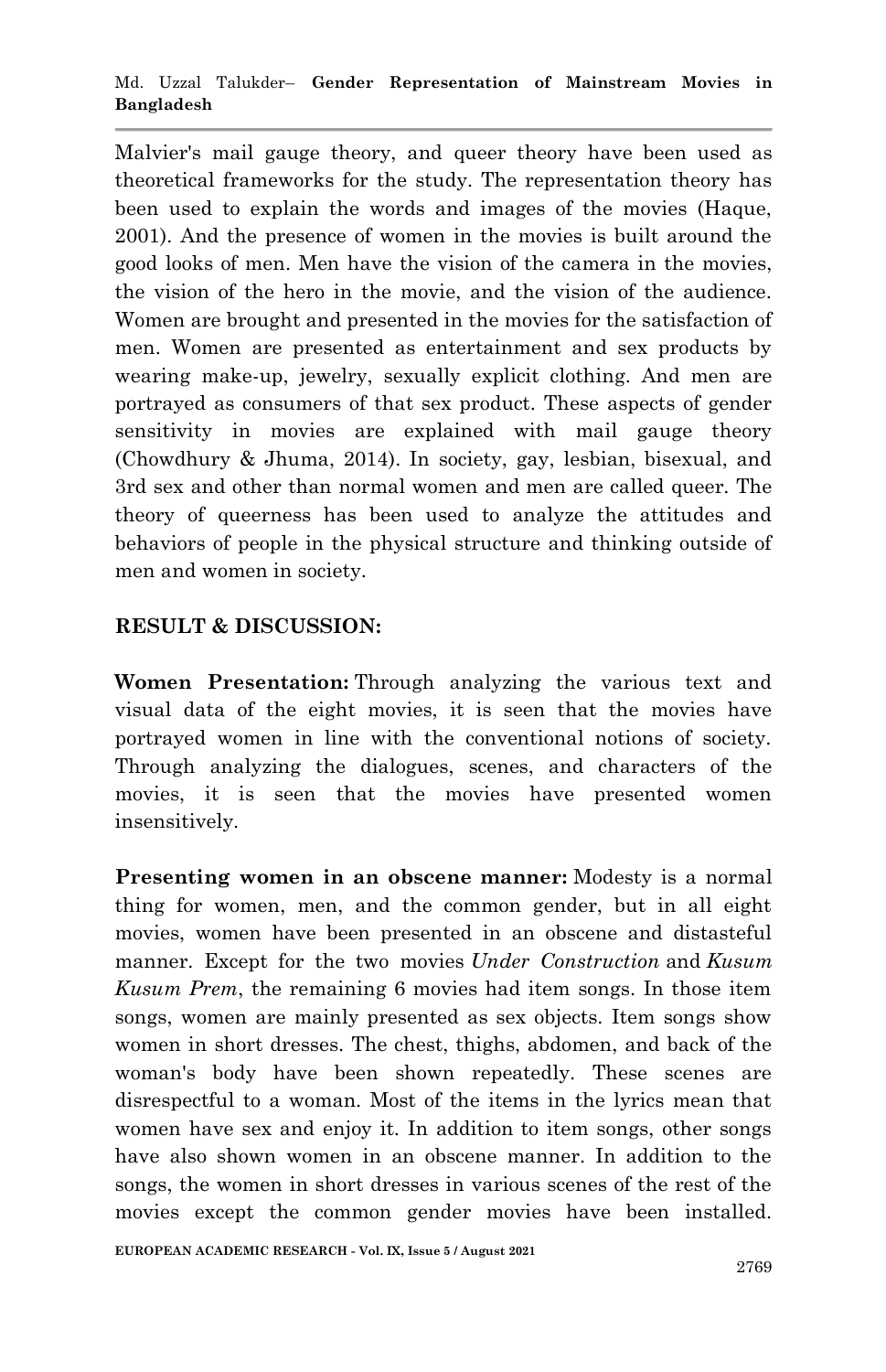Sometimes women are shown wearing shorts, sometimes without veils. In the movies, men had used different dirty words and sentences for women. In the movies, women are seen using the words *besha, mal, hot*.

**Introducing women in different professions**: Women and men can naturally choose any job or profession. In eight movies, women are seen in different professions. In the movie *Under Construction*, the woman is portrayed as a theater worker, in the movie *Police Mastan*, the central female character is portrayed as a lawyer, and in the movie *Chuye Dile Mon*, the heroine is portrayed as a doctor. Apart from these three characters, there were 50-60 female characters in the movies. Their occupation is working girl or housewife but most of the female characters had no job. The mother, aunt, sister, sister-in-law, girlfriend, friend's sister of the hero-heroine have been played more by women in these roles. But the characters didn't have much dialogue and scenes. Apart from the heroine, most of the small and less important characters were women. Women now work in different professions. Women are working in many professions including police, businessmen, doctors, teachers but it is not reflected in the movies. Showing women in all professions through the movies will bring a positive change in the eyes of both men and women. It is important to inform society that women can do and take any responsibility in society. But outside the conventional notion of society about women, new notions are not seen in Bangladeshi movies.

**Women obey men's decisions:** As human beings, everyone has their own thoughts and opinions. Women have the right to make any decision about their bodies, mind, or other matters. But in the movies, all the decisions of women are taken by the man or his family. In the movie *Under Construction*, the working girl tells *Moyna* to leave her boyfriend *Sabuj Mia's* job and go to *Moyna* with him and *Moyna* does the same. Again, his brother *George* decides to marry *Richard* without the consent of the protagonist in the movie *Sweetheart*. Women have to get permission to go out of the house and it is forbidden to stay out of the house after a certain period of time. Women have the ability to take decisions. These issues are not strongly emphasized in the movies.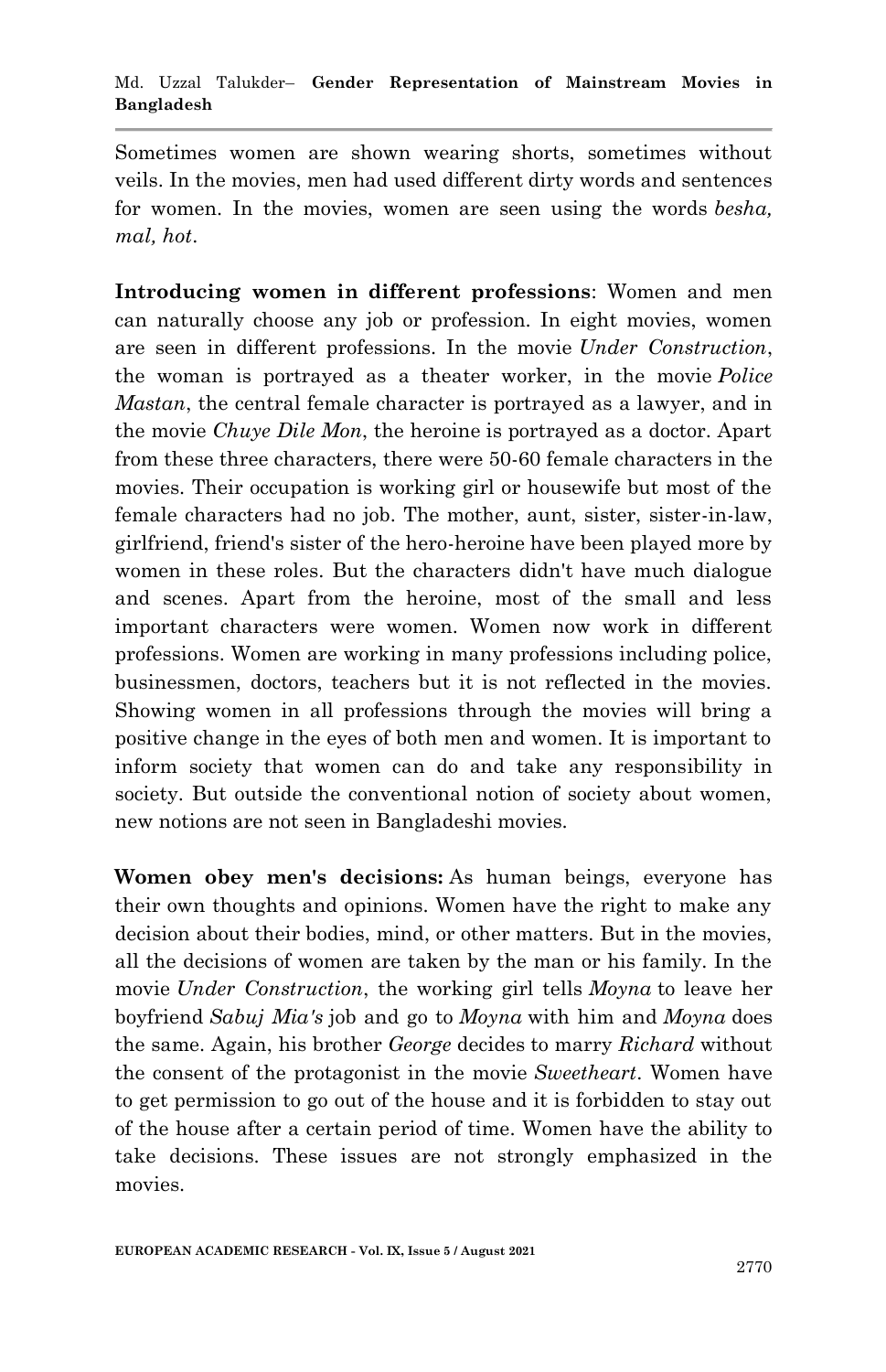#### Md. Uzzal Talukder– **Gender Representation of Mainstream Movies in Bangladesh**

**Women mean beautiful:** Anything beautiful is always good. But there are beautiful and ugly things everywhere. This is normal. But women in the movies are beautiful. You can't be a heroine without a beautiful woman. The mother, aunt, and girlfriend of the heroine also have to be beautiful. Seeing the presentation of the movies, it seems that if a woman is not beautiful, she is worthless. Women's physical structure should not be thick or thin, his skin should be white, and his height should be good. Without these qualities, men do not have respect for women. *Kusum Kusum Prem*, *Nishwartha Bhalobasa*, *Under Construction, Police Mastan* are presented women dress up to attract men. It is not correct to present women and beauty as the same thing because not all women in society are beautiful, there are many women who are fat or whose skin color is not fair. Women should be presented as normal human beings. Showing only beautiful women in the movies will send the wrong message to both men and women.

**Women handle family and children:** Both men and women are human beings but there is a common belief in society that women's job is to take care of family and children. But this idea is not correct, both men and women have an equal role in managing the family and children. But after analyzing eight movies, it has been seen that women are presented in such a way that their main job is to take care of the family and children. *Raya*, the central female character in the movie *Under Construction*, is asked by her mother and husband to take children. In the movie *Kusum Kusum Prem*, Kusum is also pressured by various people to take children. Apart from family and children, women have many more jobs. Like men, they have a normal life. It was not seen in the movie. *Kusum* is seen in the movies, a maneating and his handing him food and blowing air. These issues have been shown in the movies that are the really wrong presentation of women.

**Women Violence:** Violence against women is one of the problems of society. The news of violence against women in the media is common news. The issue of violence against women has been found by analyzing eight movies. In the movies, *Nishwartha Bhalobasa*, *Meghla's* father beats her mother but *Meghla's* mother was not seen protesting. *Police Mastan, Chuye Dile Mon, Rajotto,*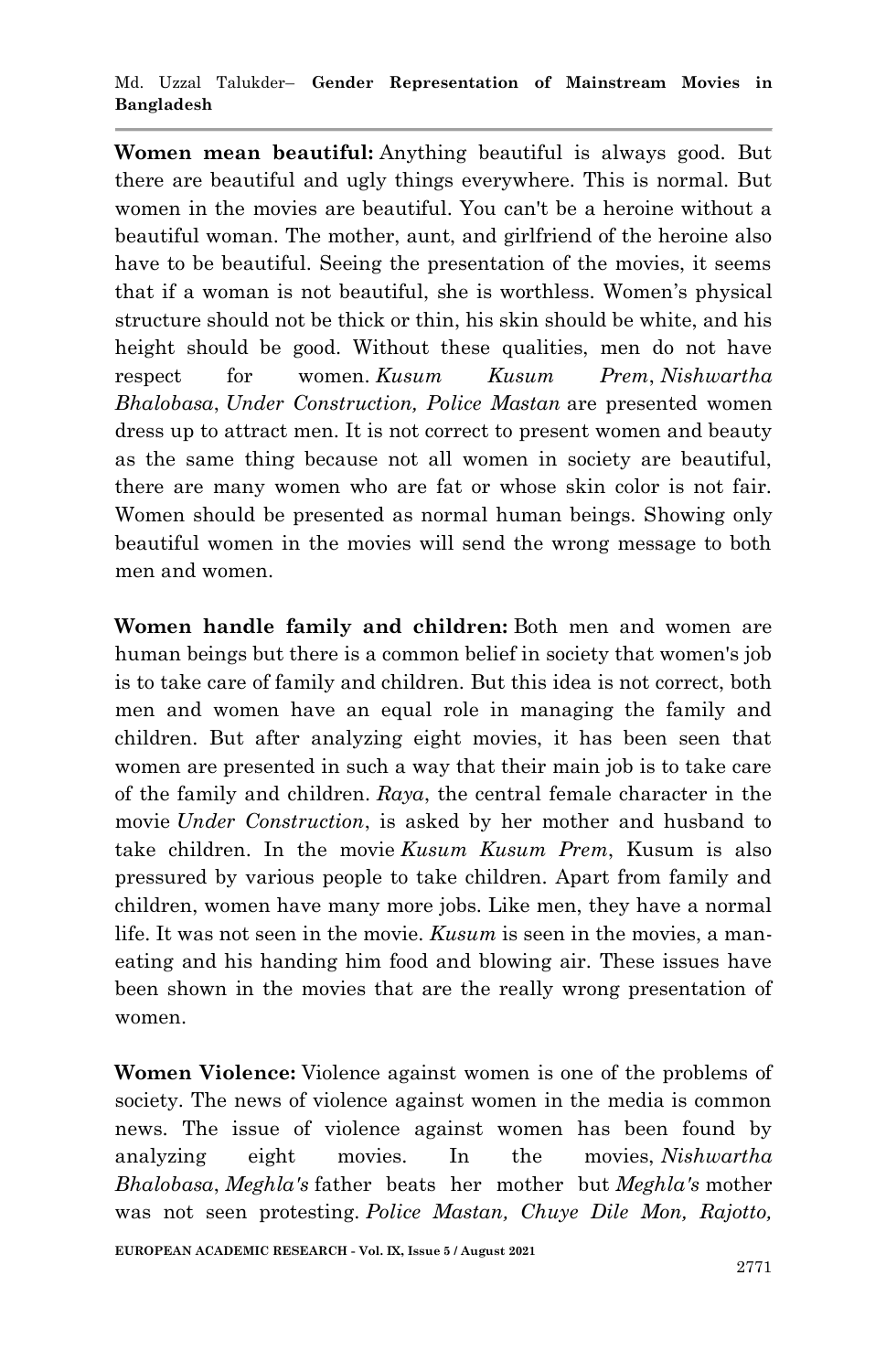*Under Construction,* every movie has shown the issue of violence against women in a natural way. Eve teasing to women in the name of love proposal has been shown naturally in movies. When *Raya* goes to see her housekeeper *Moyna* at her house, a quarrel breaks out between a couple of her neighbors, and the neighbor's husband is heard beating his wife. *Moyna* informs that the matter is almost normal.

**Women mean helpless:** Women are portrayed as helpless, weak, and powerless in movies. Whenever women are in danger, men need help. In the movie *Nishwartha Bhalobasa*, *Ananto* is seen saving a woman from danger. In the movie *Chuye Dile Mon, Sweetheart, Police Mastan, Rajotto, Kusum Kusum Prem*, men abuse women, threaten women and raise their hands on women, but they do not protest. As shown in the movies, women can't walk alone, can't solve problems. For this, they need the help of men and they depend on men.

**Men Presentation**: Analyzing the data of the movies, the results show that men have been presented in different ways in the movies. In the movies, men are shown in harmony with society. Men have been presented more negatively than positively.

**Men are powerful:** There is a common perception of society about different genders. Men have been portrayed as powerful in movies. In the movies, men are seen fighting and vandalizing. Watching the movies, it would seem that the main job of men in Bangladesh is to do violence. The nature of men to power occupying are seen in all the movies. *Chuye Dile Mon, Police Mastan*, *Nishwartha Bhalobasa*, *Sweetheart, Rajotto* all the movies are just a demonstration of the male conflict and terrorism. In almost every movie, there are men in the role of terrorists. The movies show men committing extortion and committing various crimes. In reality, such a role of men is not seen. But these representations of men in the movies carry the wrong message in society about men.

**Male decision-makers:** As seen in the movies, men are making all the decisions in society and family. Men decide where the marriage of the sons and daughters of the family will take place. Men decide exactly what to cook at home. Men also decide when to have children.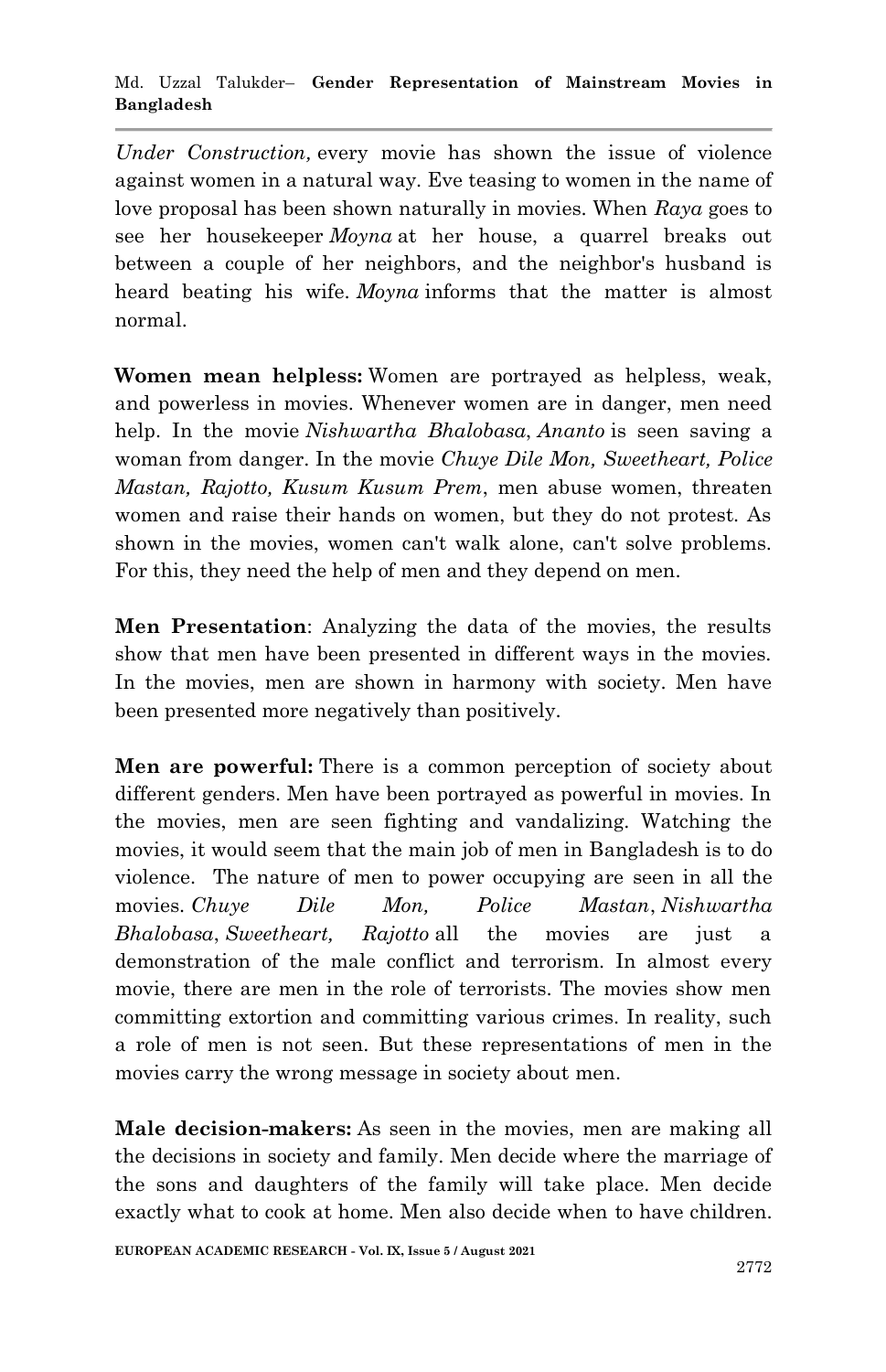Men decide where a woman will stay. The movies show male dominance over women. Men also make all the decisions of women. In the movie *Chuye Dile Mon*, all the decisions of *Nila*'s family are taken by her father and uncle. When men are the decision-makers in everything, they become dictators. Men don't want to hear anyone else's opinions or understand their issues.

**Men earning money:** In movies, men are seen in different moneymaking professions. In the movies, men are presented in various professions including police, businessmen, and politicians. In the movies of *Kusum Kusum Prem, Nishwartha Bhalobasa, Sweetheart, Under Construction* are seen that family members depend on men for money. Men are responsible for all the expenses of the family so men have to do something to run the expenses of the family. In the movies, men are seen in various lucrative professions.

**Men show emotion:** There is a common belief in society that men are not ashamed, men do not cry. But men have been seen crying countless times in movies. . In the movies of *Rajotto, Sweetheart, Nishwartha Bhalobasa, Chuye Dile Mon, Police Mastan* men crying scenes are noticed. Men are also seen getting shamed in movies. *Danny* gets shamed and nervous when he shows *Nila* in the movie. In the movies, men are seen getting angry about any big and small issues.

**Men's costume:** Men's clothing in the movies was more modest than women's. The movies show women in short and tight clothes. But most of the men's clothes covered the sensitive part of their bodies. However, many movie heroes, their friends, and villains were under the pressure of obscenity in their clothes. In the movies *Sweetheart* and *Nishwartha Bhalobasa*, the heroes and villains are presented in short costumes. Men should have a sense of modesty. In various scenes in the movies, different nude parts of men are shown.

**Male dominance in movie making:** Moviemaking requires a lot of manpower and there is also male dominance. Apart from *Under Construction*, the remaining 7 movies are directed by men. Producers, executive producers, co-producers, makeup artists, videographers,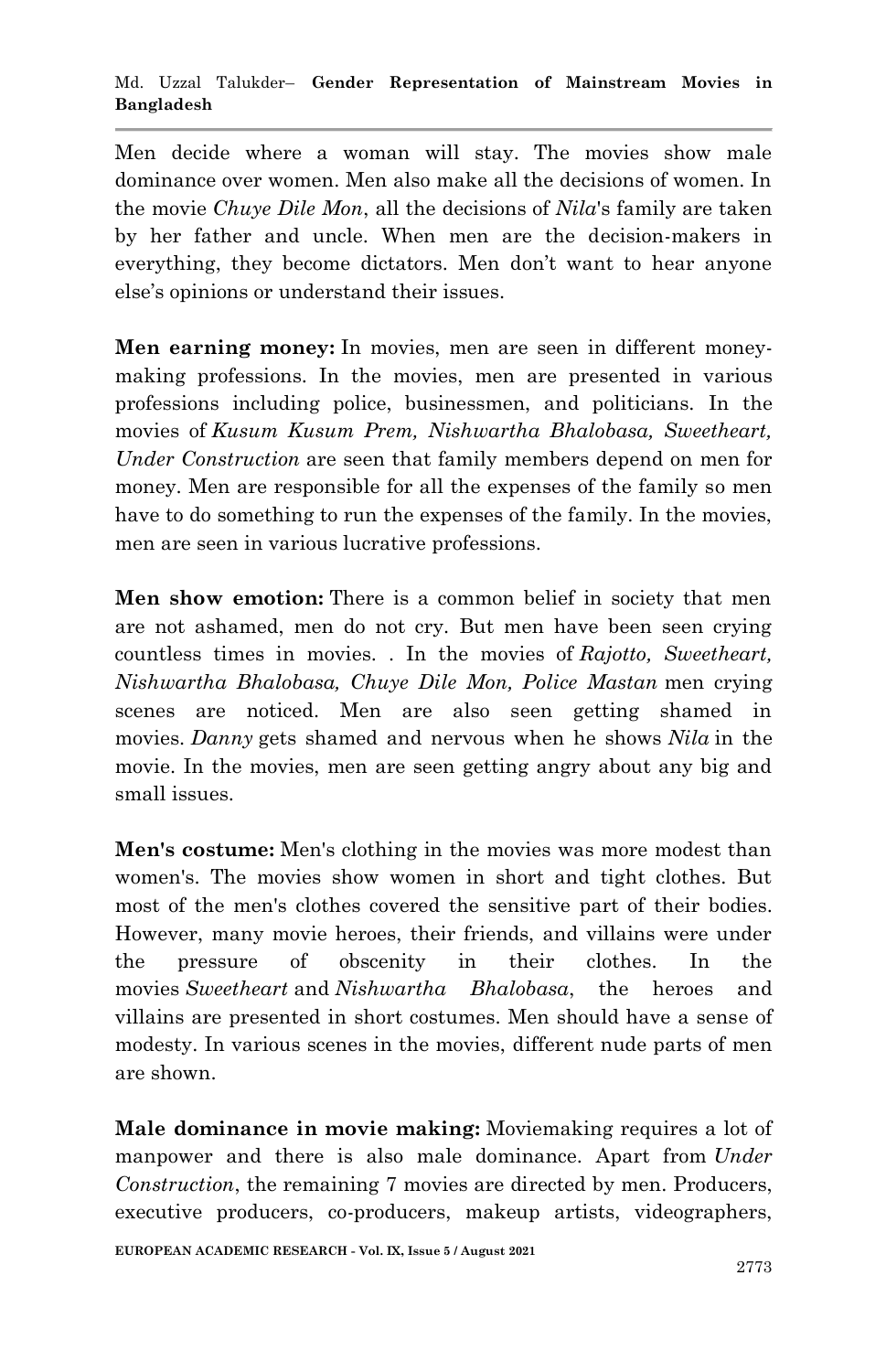video editors, music artists, and others almost all the manpower in a movie is male. However, there are a few women in some branches including music artists and makeup artists. What will be shown in a movie is decided at the time of production, so if there is male dominance in all aspects of production, then all the views and ideas of men will be presented more. In order to eliminate gender inequality, people of other genders also have to come to make movies.

**Common Gender Presentation:** Seven out of eight movies had no common gender representation. Only in the movies Common Gender have different topics been presented about them.

**Third genders are not human beings:** *Common gender* movies show that third genders are not considered human beings. No one wants to talk to them. Gender is also a part of society, no one's brother, sister, or relative wants to admit it. As seen in the movies, Third Gender *Babu* is ashamed to introduce his father and brother; they do not identify *Babu* as their relative. Although third genders want to go to public toilets, men and women stop them and beat them. As we can be seen in the movies, people in society do not think of third genders inside and outside the home.

**No recognition of third genders:** There are two recognized and established genders of women and men society. But there is no recognition of third gender in society. They do not have human and fundamental rights in society and the state. They do not get many opportunities for education and employment. The movies do not see any benefits for third gender of the state and society. If one is a woman or a man, society will accept him even if he does not have arms and legs, but if one is a third gender, society will not accept them. Although *Babu* was disabled, his father would accept it but he could not accept it as the third gender.

**Love not for third genders:** Everyone has feelings and emotions as human beings. But that feeling of the third gender as a human being has been taken away by society. As seen in the movie, *Babu* is involved in a love affair with a man but society and family do not value her love affair. Movies present to them that third genders do not have emotions and feelings. Third gender *Sushmita* says, Can't I love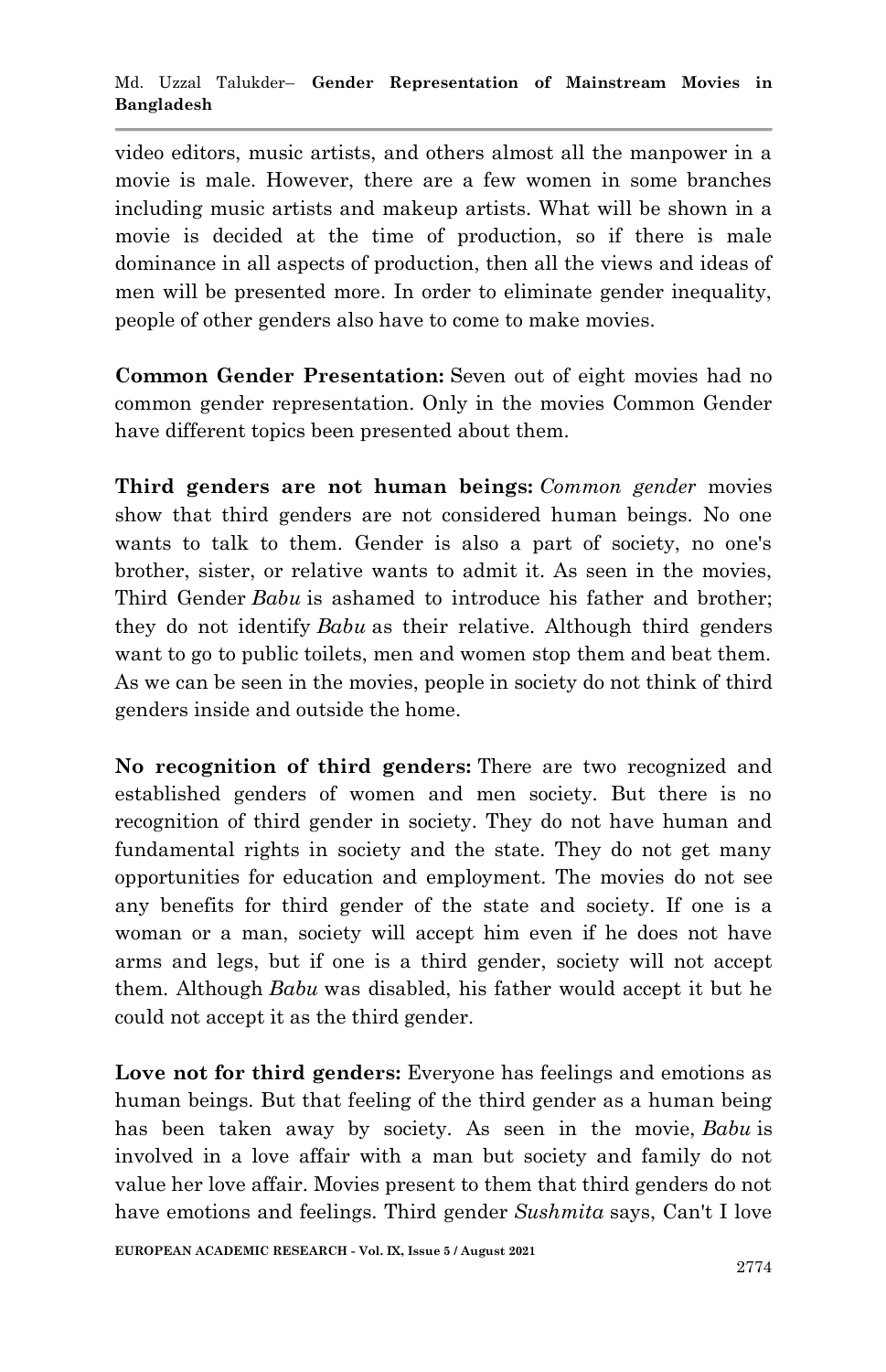anyone because I am *Hirja*? This is his question for everyone in society.

**The third gender depends on others:** If there is an animal, it must have some means of livelihood. But even though third genders are the greatest living being, their livelihood depends on the mercy of others. They seek help from people at home, in shops, on the streets, sometimes forcibly raising money to make a living. The movie shows that there is no opportunity for the study or establishment of gender in society.

**The third genders are helpless:** Third genders are very neglected and helpless in society. Their neglect starts from birth and lasts till death. They cannot live with the family normally after birth. They beg at people's doorsteps for money and food. They cannot fill up their education, medical care, clothing, shelter, food any basic needs. Their condition in society is absolutely down. Other people in society have no worries about them. The movie shows how helpless and inhumane of third gender life are from birth to death.

Women have been presented as sex products in Bangladeshi movies. Women are portrayed in movies as housewives, flexible, unobtrusive. The imposition of men's decisions on women has been shown to be normal in movies. In every movie, a special kind of camera has been used towards the sexual organs of a woman's body. Women are presented in short dresses and open dresses. The female characters were centered on love, affection, family, and marriage. All the big and small decisions of women are taken by their families and women do not give their opinion in making decisions. In the movies, women are judged by their beauty and sexuality. The issues that a woman can be self-dependent or professional was not in the movies. The issues that a woman can make important decisions for herself or her family were missing in the movies. Different embarrassing words towards women, various bad body language in movies are seen. The female characters start with love and end with love. Women are not portrayed as a real humans in movies. The issues that women can be creative, women can play a role in different sectors of society, can solve problems, can protest, and can think about the country, society and the world are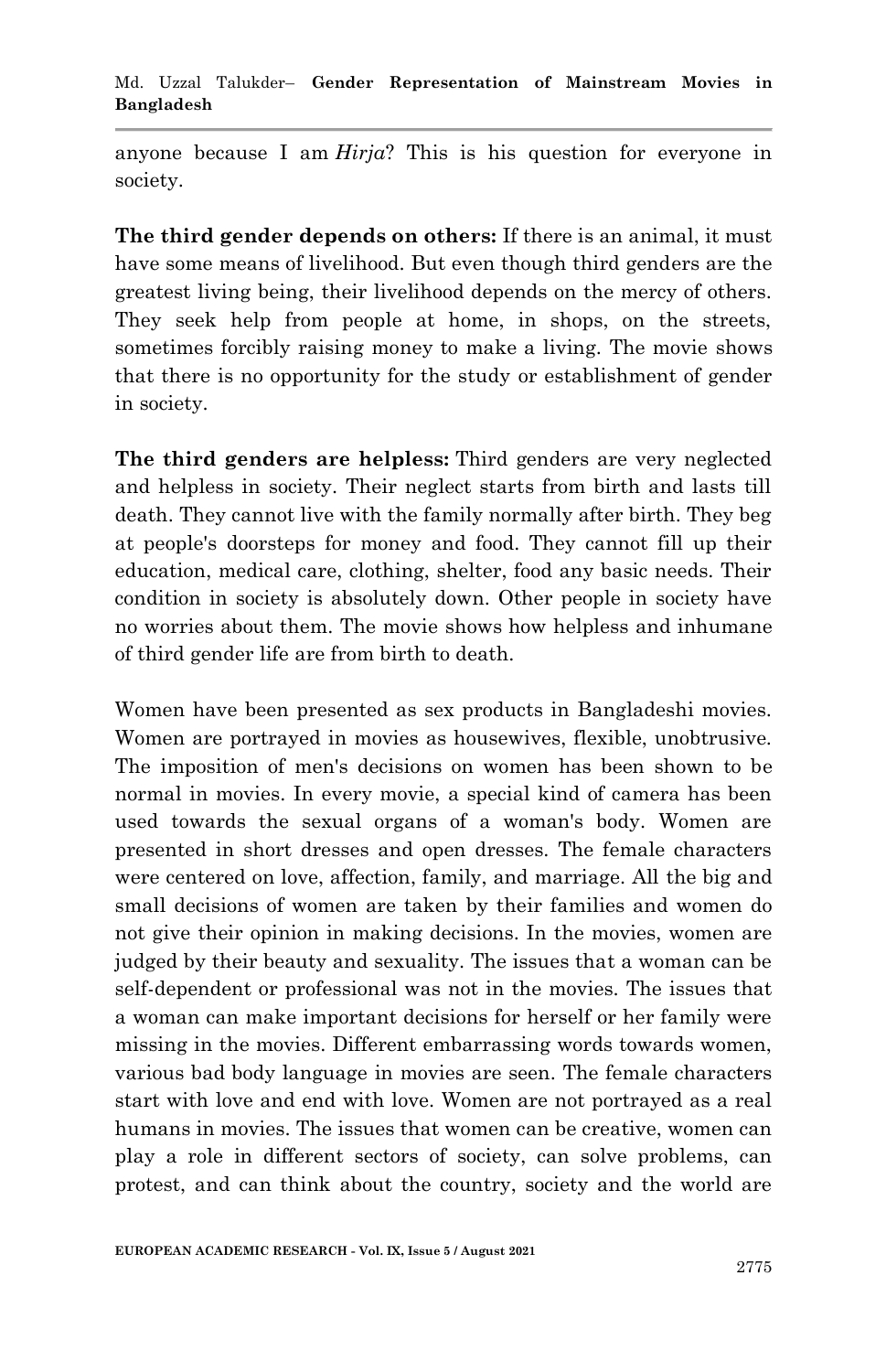missing in the movies. The way women are portrayed in the movies is an obstacle for the country and human development.

Men, on the other hand, have been portrayed as sexually active. The movies show how a man's job is to impress a woman and make her fall in love with him and to annoy a woman for this job. In the movies, men, especially the hero, have been shown to be eveteasing. Men have been portrayed as brave, strong, powerful, problem solvers. But in reality, many men are timid, weak, and no problem solvers. The men's clothing in the movies was relatively large and less open. But men's behavior or body language was also obscene. Unnecessary scenes of him wearing a shirt or a T-shirt, and showing his chest or an empty body do not send a good message to society. From the scripts of the movies to the camerapersons, editors, directors, and actors, the male dominance is noticed in all movie making areas. All the responsibilities of the family belong to one man. These messages were in the movies. The protagonist of the movies spends most of his time in love but with little time to study and focus on his career. These ideas about men are completely wrong. There is no shortcut to success. Although the reality is similar to the men portrayed in the movies, many things did not. This kind of representation of men in the movies is harmful and unreasonable for men as well.

The third gender also has all the basic and human rights of society. But there is no scene or statement about them in any movie other than *Common Gender*. The rest of the movies featured men and women in 100% of the scenes and speeches; there was no presence of the issue of the third gender. *Common Gender* movies mainly deal with the real problems of third genders. Third genders are also people and they have basic needs that should highlight in the movies like women and men. The movie *Common Gender* is a positive aspect for the third gender and society. But except *Under Construction* movie, all those who are playing the role of common gender were either men or women. Actually, those who were of the third gender were absent in acting. It is also a message that third genders are far behind in all areas of society, including politics, economy, and culture. The reality of society is similar to the way they are presented in the movies. They could be presented positively and in a way that would enable them to perform any task and responsibility. But *Common Gender* movie is a milestone in the development of third gender. And in other movies,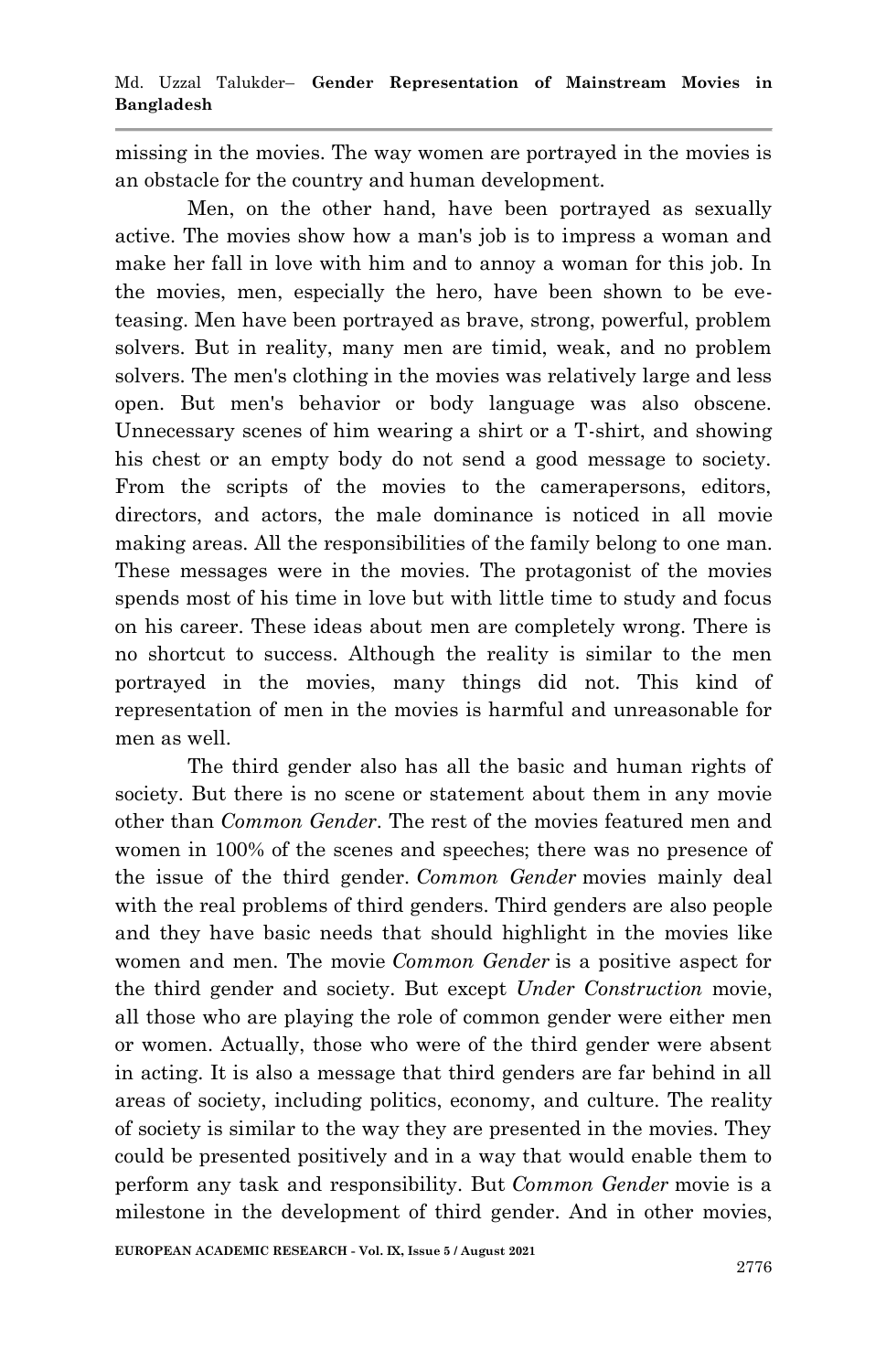there was no scene and dialogue of their issue and problems. Gender problems are related to one another so excluding third genders will not solve the gender problem.

#### **CONCLUSION**

Different institutions of society have created the concept of gender. Any customs or practices in society need to change over time. The concept of gender in our society is a system where there is a lot of exploitation and inequality. So for modern society, many gender norms, thinking consciousness should come to an end. Concepts of the prevailing gender of society can be noticed in the movies. But the movies need an active role in the media, including various media, to change these conventional notions of gender, thought consciousness, customs. The current concept of gender can be seen in movies in Bangladesh. Movies contain insensitive words, sentences, scenes, and body language that are harmful and unpredictable to women, men, and the third gender. In the movies, women are seen in various roles as sex products and helpless, again, men are portrayed as much more aggressive and powerful. In both cases, there is a complete digestive tract. And, the way the common gender is ignored in everything that reflection is also clear in the movies. Since movies are also a medium of education, the medium of movies should express a positive attitude of society. All gender should be portrayed as human being in the movies and there should be no unequal treatment between men, women, or the common gender. People accept what is shown in the movies and behave in that way. So if Bangladeshi movies work for gender sensitivity, then gender insensitivity will be removed from society. People will be aware and one gender will respect the other gender.

#### **REFERENCES**

- 1. Bakker, G. (2005). The decline and fall of the European film industry: sunk costs, market size, and market structure, 1890–1927 1. The Economic History Review, 58(2), 310-351.
- 2. Benshoff, H. M., & Griffin, S. (2021). America on Film: Representing Race, class, gender, and sexuality at the movies. John Wiley & Sons.
- 3. Bhowmick, B. C. 2009. Women on Screen: Representing Women by Bangladesh in Cinema. Bangladesh Film Archive.